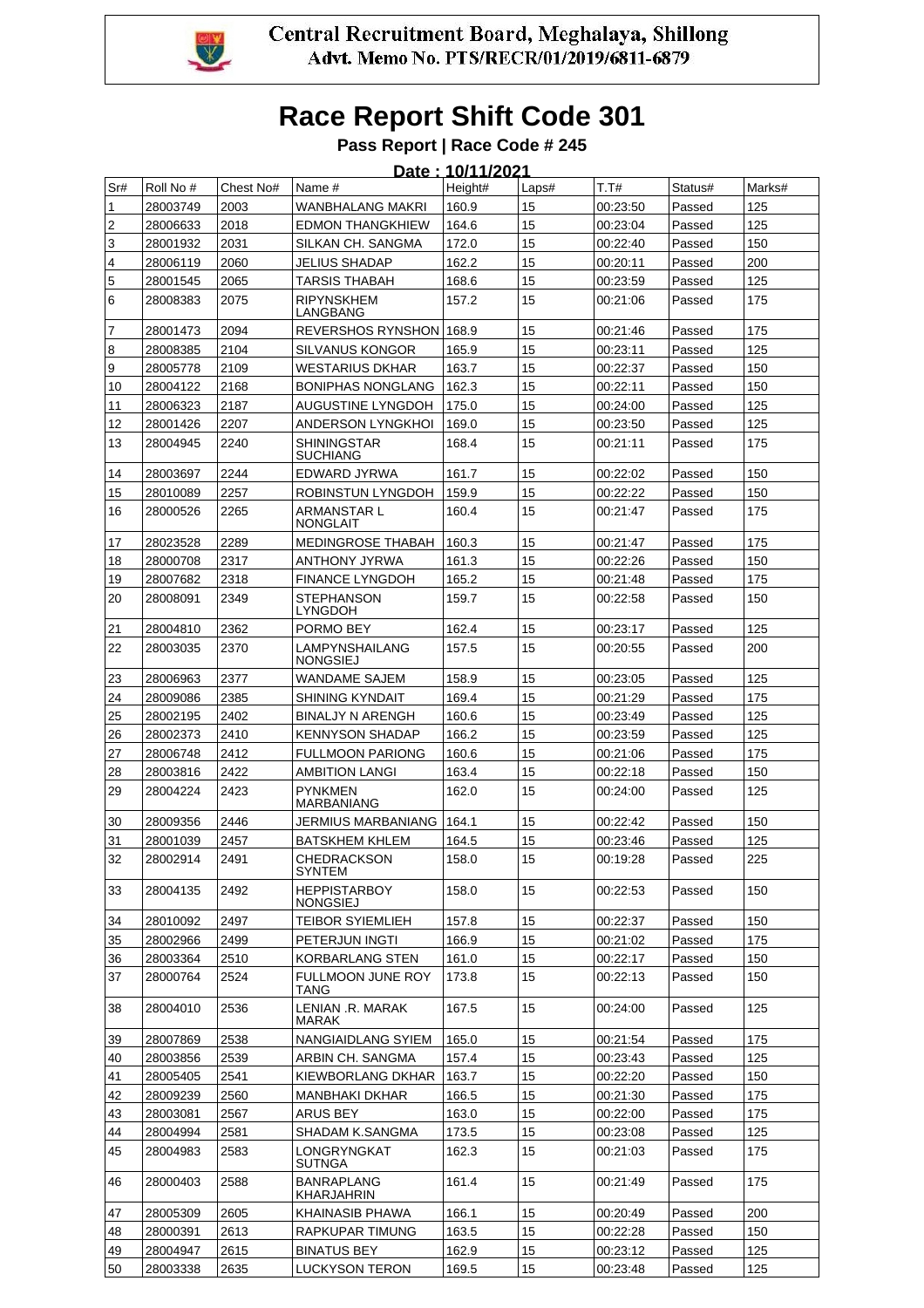| 51 | 28005056 | 2654 | TYMPANG TANGLIANG                      | 159.7 | 15 | 00:21:19 | Passed | 175 |
|----|----------|------|----------------------------------------|-------|----|----------|--------|-----|
| 52 | 28000761 | 2659 | BIKENDO SOHKHWAI                       | 164.7 | 15 | 00:21:10 | Passed | 175 |
| 53 | 28001794 | 2661 | <b>STEVENSON</b><br><b>KHARDEWSAW</b>  | 162.5 | 15 | 00:21:52 | Passed | 175 |
| 54 | 28001814 | 2667 | <b>DIBINGSTAR NONGSIEJ</b>             | 159.8 | 15 | 00:22:05 | Passed | 150 |
| 55 | 28007524 | 2668 | <b>BOKSTAR LYNGKHOL</b>                | 160.2 | 15 | 00:22:18 | Passed | 150 |
| 56 | 28006410 | 2671 | DAKIRANGBAIT PALA                      | 160.1 | 15 | 00:22:44 | Passed | 150 |
| 57 | 28008067 | 2672 | SHIBA RYMBAI                           | 163.0 | 15 | 00:22:24 | Passed | 150 |
| 58 | 28023471 | 2682 | <b>BUN LANGSTANG</b>                   | 168.1 | 15 | 00:21:24 | Passed | 175 |
| 59 | 28005310 | 2684 | <b>SHAILANG NIANGLANG</b>              | 166.1 | 15 | 00:23:10 | Passed | 125 |
| 60 | 28002789 | 2690 | <b>CARMELUS SANGMA</b>                 | 164.9 | 15 | 00:23:57 | Passed | 125 |
| 61 | 28008189 | 2709 | DOBARPHIL LAMARE                       | 160.2 | 15 | 00:22:35 | Passed | 150 |
| 62 | 28002383 | 2716 | <b>SKHEMLIN</b><br>KHARJAHRIN          | 161.4 | 15 | 00:24:00 | Passed | 125 |
| 63 | 28023513 | 2720 | <b>BATISTAR MARWEIN</b>                | 168.8 | 15 | 00:22:28 | Passed | 150 |
| 64 | 28002811 | 2726 | <b>BANROI SYNNAH</b>                   | 162.0 | 15 | 00:22:46 | Passed | 150 |
| 65 | 28009336 | 2740 | KOBINDA MAWLONG                        | 164.5 | 15 | 00:23:43 | Passed | 125 |
| 66 | 28005257 | 2741 | <b>HOPINGSTONE WARJRI</b>              | 160.0 | 15 | 00:20:22 | Passed | 200 |
| 67 | 28001410 | 2752 | <b>FLOWING MARWEIN</b>                 | 158.3 | 15 | 00:21:52 | Passed | 175 |
| 68 | 28005840 | 2762 | RABI N SANGMA                          | 166.7 | 15 | 00:23:47 | Passed | 125 |
| 69 | 28009411 | 2767 | <b>KENNINGSTAR</b><br><b>SYIEMIONG</b> | 159.6 | 15 | 00:23:39 | Passed | 125 |
| 70 | 28023531 | 2780 | RICHARD STEN                           | 165.4 | 15 | 00:22:56 | Passed | 150 |
| 71 | 28005359 | 2781 | RAPBORLANG<br><b>IAWPHNIAW</b>         | 170.1 | 15 | 00:22:06 | Passed | 150 |
| 72 | 28004133 | 2783 | ANJOYDANSON<br><b>NONGSIEJ</b>         | 157.6 | 15 | 00:22:39 | Passed | 150 |
| 73 | 28006241 | 2785 | <b>BANTEILANG PARIONG</b>              | 161.7 | 15 | 00:23:57 | Passed | 125 |
| 74 | 28010212 | 2794 | <b>REMIND PAPANG</b>                   | 178.0 | 15 | 00:23:12 | Passed | 125 |
| 75 | 28008919 | 2816 | KITBOR KHYMDEIT                        | 168.1 | 15 | 00:23:13 | Passed | 125 |
| 76 | 28009056 | 2831 | <b>HAMLET DKHAR</b>                    | 157.2 | 15 | 00:23:26 | Passed | 125 |
| 77 | 28023514 | 2832 | JENES K.DEWSAW                         | 163.1 | 15 | 00:22:05 | Passed | 150 |
| 78 | 28023594 | 2860 | DAVID MARNGAR                          | 159.0 | 15 | 00:22:13 | Passed | 150 |
| 79 | 28006983 | 2865 | LUMLANG HUJON                          | 157.0 | 15 | 00:23:34 | Passed | 125 |
| 80 | 28009869 | 2873 | <b>SKHEMLIN SYIEM</b>                  | 168.9 | 15 | 00:23:50 | Passed | 125 |
| 81 | 28008799 | 2878 | LAMPHRANGLIN<br><b>LYNGKHOI</b>        | 164.7 | 15 | 00:21:28 | Passed | 175 |
| 82 | 28000438 | 2897 | <b>BOKSTAR SYNGKLI</b>                 | 161.5 | 15 | 00:22:49 | Passed | 150 |
| 83 | 28008568 | 2906 | KYRSHANSKHEMLANG<br>NONGREM            | 165.0 | 15 | 00:21:22 | Passed | 175 |
| 84 | 28003293 | 2927 | <b>MORNINGSTAR</b><br><b>MARWEIN</b>   | 160.1 | 15 | 00:23:53 | Passed | 125 |
| 85 | 28007147 | 2934 | <b>MANDRA KLEIN</b>                    | 172.9 | 15 | 00:21:02 | Passed | 175 |
| 86 | 28004783 | 2937 | ROMEN TERON                            | 165.5 | 15 | 00:22:10 | Passed | 150 |
| 87 | 28023589 | 2951 | SHAININGSTAR<br><b>LYNGDOH</b>         | 157.8 | 15 | 00:20:04 | Passed | 200 |
| 88 | 28000956 | 2957 | SHANBOR LAKIN                          | 171.0 | 15 | 00:20:53 | Passed | 200 |
| 89 | 28004445 | 2958 | ENLIGHTEEN SHADAP                      | 166.0 | 15 | 00:23:07 | Passed | 125 |
| 90 | 28010081 | 2967 | DIPANGKAR RABHA                        | 173.2 | 15 | 00:23:10 | Passed | 125 |
| 91 | 28002027 | 2975 | NIMBARSING<br><b>NONGKHLAW</b>         | 161.2 | 15 | 00:21:40 | Passed | 175 |
| 92 | 28000548 | 2976 | <b>FULLMOON LYNGKHOI</b>               | 157.6 | 15 | 00:20:25 | Passed | 200 |
| 93 | 28007900 | 2997 | <b>FRIDAY LAMARE</b>                   | 166.1 | 15 | 00:22:52 | Passed | 150 |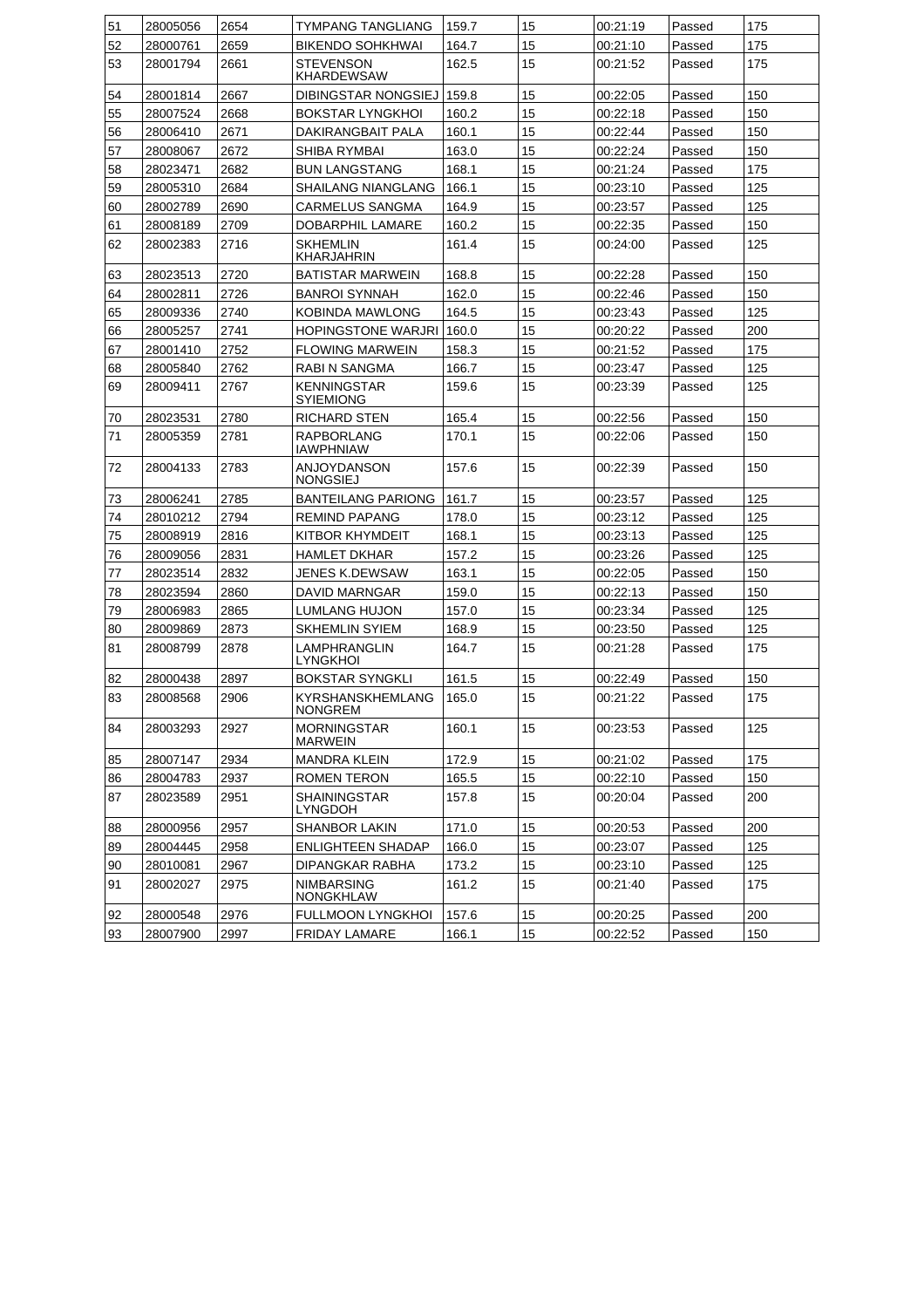

|                   |           |           |                                         | Date: 10/11/2021 |       |          |         |        |
|-------------------|-----------|-----------|-----------------------------------------|------------------|-------|----------|---------|--------|
| Sr#               | Roll No # | Chest No# | Name #                                  | Height#          | Laps# | T.T#     | Status# | Marks# |
| 1                 | 28011667  | 2021      | <b>MIKSHAIN MAIONG</b>                  | 164.8            | 15    | 00:22:56 | Passed  | 150    |
| 2                 | 28012650  | 2023      | SILVESTER SIANGSHAI                     | 162.5            | 15    | 00:23:13 | Passed  | 125    |
| 3                 | 28011011  | 2056      | DAMESHWA DKHAR                          | 170.2            | 15    | 00:20:40 | Passed  | 200    |
| 4                 | 28011053  | 2088      | LAMMI CHYRMANG                          | 166.1            | 15    | 00:20:10 | Passed  | 200    |
| 5                 | 28011845  | 2154      | LUNG DKHAR                              | 157.2            | 15    | 00:23:04 | Passed  | 125    |
| 6                 | 28010512  | 2160      | SONDY FELIX<br><b>KHARKONGOR</b>        | 160.4            | 15    | 00:21:49 | Passed  | 175    |
| $\overline{7}$    | 28013464  | 2170      | WALJHAGRING N<br>SANGMA SANGMA          | 159.6            | 15    | 00:22:53 | Passed  | 150    |
| 8                 | 28010921  | 2216      | JASPERSON MAKDOH                        | 168.8            | 15    | 00:20:45 | Passed  | 200    |
| 9                 | 28014764  | 2217      | <b>RICHESTMAN</b><br><b>MAWLONG</b>     | 159.8            | 15    | 00:20:38 | Passed  | 200    |
| 10                | 28011388  | 2220      | <b>KMANDAR PARIONG</b>                  | 158.0            | 15    | 00:21:49 | Passed  | 175    |
| 11                | 28011718  | 2236      | DIROTSTAR NONGBET                       | 173.8            | 15    | 00:20:25 | Passed  | 200    |
| $12 \overline{ }$ | 28013493  | 2256      | JOHN JEFERSON<br><b>SYIEMLIEH</b>       | 168.2            | 15    | 00:22:30 | Passed  | 150    |
| 13                | 28019039  | 2290      | <b>WESTERBORN</b><br><b>KHARKONGOR</b>  | 159.1            | 15    | 00:22:49 | Passed  | 150    |
| 14                | 28017359  | 2395      | ROBERT LYNGDOH                          | 168.8            | 15    | 00:21:47 | Passed  | 175    |
| 15                | 28018598  | 2407      | <b>DONJECTSTAR</b><br>WAHLANG           | 163.3            | 15    | 00:22:06 | Passed  | 150    |
| 16                | 28010658  | 2424      | ARJANSING LYNGDOH<br><b>NONGLAIT</b>    | 167.2            | 15    | 00:19:35 | Passed  | 225    |
| 17                | 28017109  | 2447      | <b>PHOSPHORUS</b><br>NONGSPUNG          | 164.3            | 15    | 00:22:28 | Passed  | 150    |
| 18                | 28012371  | 2471      | <b>SWERIN BEY</b>                       | 175.5            | 15    | 00:23:21 | Passed  | 125    |
| 19                | 28017267  | 2493      | <b>FRANKY NONGBRI</b>                   | 159.3            | 15    | 00:23:59 | Passed  | 125    |
| 20                | 28012696  | 2523      | <b>FIRSTBORNSTAR</b><br>THABAH          | 160.6            | 15    | 00:21:44 | Passed  | 175    |
| 21                | 28014793  | 2544      | <b>ALWIST MARING</b>                    | 161.6            | 15    | 00:19:31 | Passed  | 225    |
| 22                | 28018812  | 2569      | JANWA PHAWA                             | 167.0            | 15    | 00:21:14 | Passed  | 175    |
| 23                | 28016129  | 2570      | <b>KYRSHANBOR</b><br><b>NONGSIANG</b>   | 164.1            | 15    | 00:23:27 | Passed  | 125    |
| 24                | 28013595  | 2598      | <b>BETCHUEL R MARAK</b>                 | 169.6            | 15    | 00:22:54 | Passed  | 150    |
| 25                | 28014155  | 2606      | <b>SIRIL IAWPHNIAW</b>                  | 159.3            | 15    | 00:21:08 | Passed  | 175    |
| 26                | 28017041  | 2628      | YELBINSON KURBAH                        | 165.3            | 15    | 00:21:14 | Passed  | 175    |
| 27                | 28011065  | 2632      | <b>MELAMLYNTI SUMER</b>                 | 160.0            | 15    | 00:22:58 | Passed  | 150    |
| 28                | 28011930  | 2636      | <b>LAKHON DKHAR</b>                     | 157.3            | 15    | 00:18:33 | Passed  | 250    |
| 29                | 28011820  | 2695      | RISHAILANG LYNGKHEI                     | 160.3            | 15    | 00:20:18 | Passed  | 200    |
| 30                | 28015273  | 2704      | <b>GENTLEMAN SHYLLA</b>                 | 163.8            | 15    | 00:22:32 | Passed  | 150    |
| 31                | 28019206  | 2738      | SHELDINGLAN<br><b>SOHPHOH</b>           | 160.9            | 15    | 00:22:10 | Passed  | 150    |
| 32                | 28011979  | 2743      | PYNSKHEMBOR LALOO                       | 161.2            | 15    | 00:22:49 | Passed  | 150    |
| 33                | 28018542  | 2749      | <b>KOWIN INGHI</b>                      | 157.3            | 15    | 00:23:31 | Passed  | 125    |
| 34                | 28015534  | 2772      | <b>KHAMPHERLIN L</b><br><b>NONGLAIT</b> | 158.8            | 15    | 00:22:48 | Passed  | 150    |
| 35                | 28034617  | 2778      | <b>ALBATSON MARNGAR</b>                 | 160.1            | 15    | 00:21:24 | Passed  | 175    |
| 36                | 28011817  | 2792      | <b>SHANKHIALANG</b><br>LAWRINIANG       | 157.5            | 15    | 00:21:52 | Passed  | 175    |
| 37                | 28012202  | 2798      | <b>BALBANSTAR</b><br>WANNIANG           | 165.5            | 15    | 00:22:05 | Passed  | 150    |
| 38                | 28019279  | 2815      | <b>SKHEMBORLIN JANA</b>                 | 162.9            | 15    | 00:22:44 | Passed  | 150    |
| 39                | 28014210  | 2830      | <b>DEBIS MAJHONG</b>                    | 158.7            | 15    | 00:22:11 | Passed  | 150    |
| 40                | 28016517  | 2839      | <b>ROLAND MAKRI</b>                     | 167.3            | 15    | 00:20:40 | Passed  | 200    |
| 41                | 28012809  | 2848      | Y BOKSING WANNIANG                      | 163.0            | 15    | 00:21:36 | Passed  | 175    |
| 42                | 28010730  | 2854      | <b>RAHBOKLANG</b><br><b>LYNGKHOI</b>    | 158.6            | 15    | 00:23:30 | Passed  | 125    |
| 43                | 28019018  | 2864      | PYNSHAI KHARBANI                        | 166.8            | 15    | 00:21:02 | Passed  | 175    |
| 44                | 28014129  | 2884      | <b>DENIS MAWLONG</b>                    | 168.3            | 15    | 00:19:23 | Passed  | 225    |
| 45                | 28018743  | 2899      | <b>MARIUS GAHRAI</b>                    | 170.0            | 15    | 00:22:39 | Passed  | 150    |
| 46                | 28010514  | 2902      | <b>KYNTIEWBOR</b><br><b>NONGDHAR</b>    | 162.3            | 15    | 00:22:01 | Passed  | 150    |
| 47                | 28017905  | 2909      | <b>FULLMOON</b><br><b>IAWPHNIAW</b>     | 159.2            | 15    | 00:22:23 | Passed  | 150    |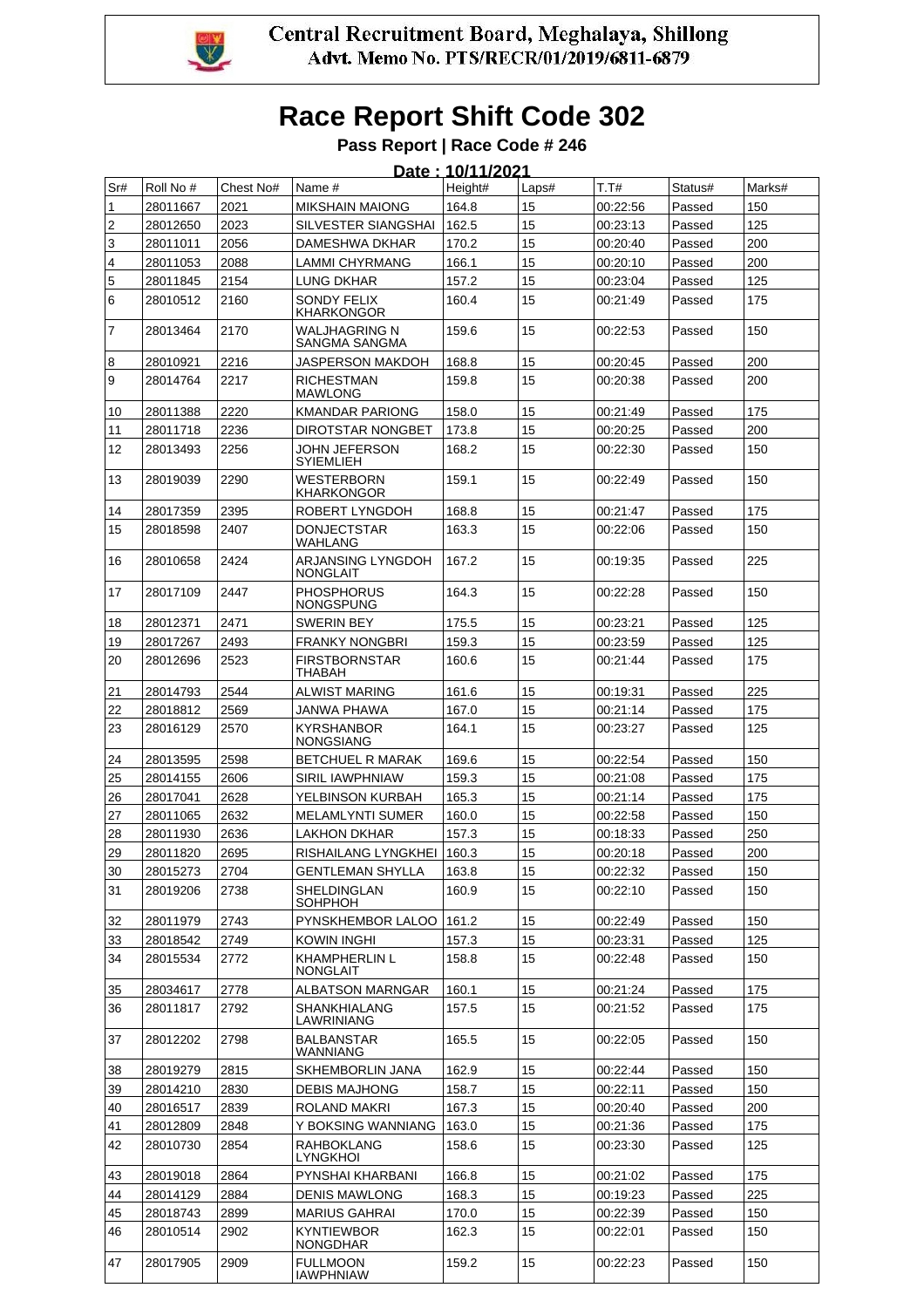| 48  | 28012730  | 2912 | IKORDONDORLIN<br>LYNGDOH         | 163.1 | 15 | 00:21:20  | Passed | 175 |
|-----|-----------|------|----------------------------------|-------|----|-----------|--------|-----|
| 49  | 128010699 | 2921 | OKESTAR WANNIANG                 | 162.3 | 15 | 100:20:18 | Passed | 200 |
| 150 | 128014073 | 2978 | ALBERT MYRTHONG                  | 169.9 | 15 | 100:21:35 | Passed | 175 |
| 151 | 28014767  | 2993 | <b>EVERLASTING</b><br>IMYNSONG I | 164.5 | 15 | 100:21:47 | Passed | 175 |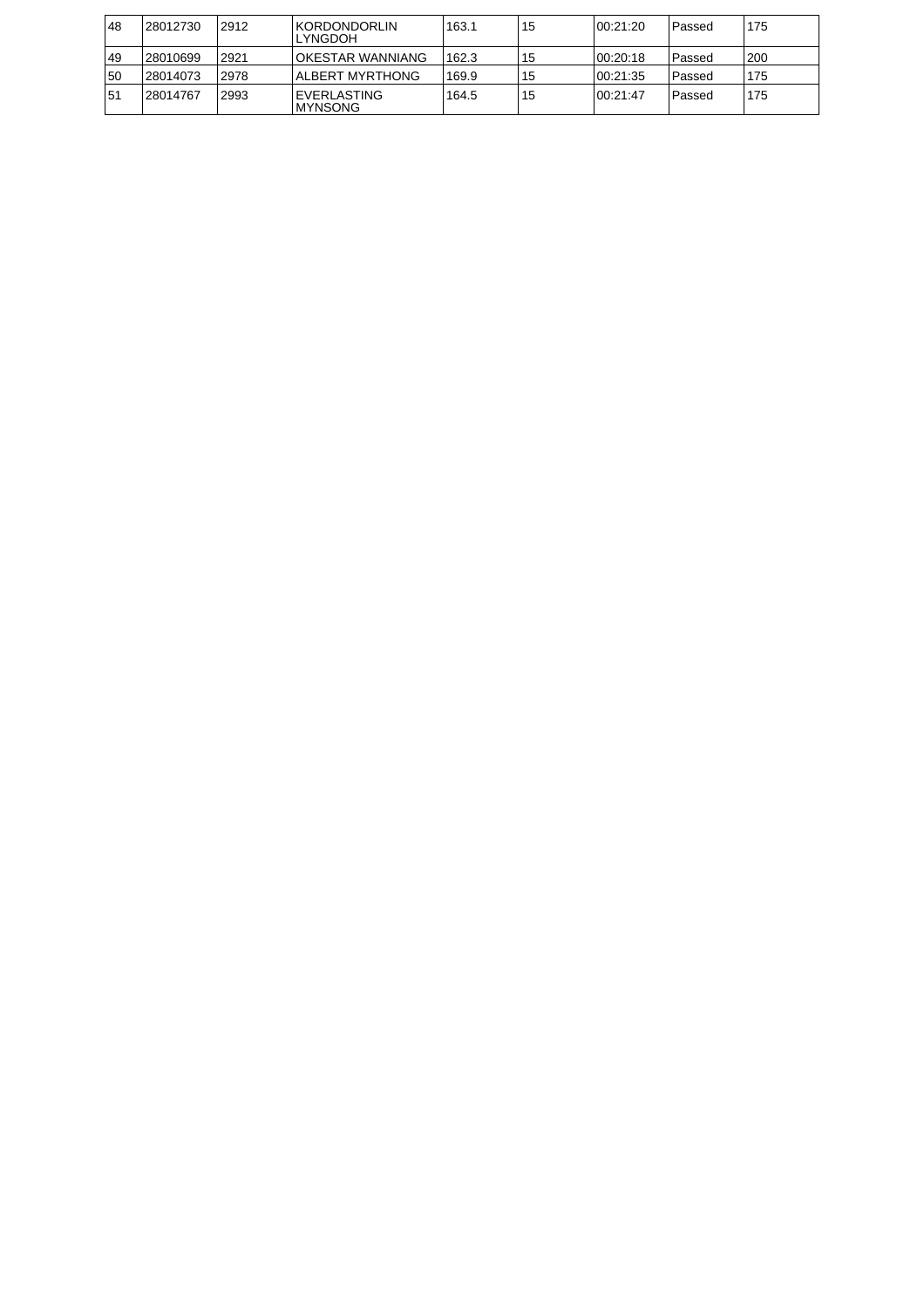

|                |           |           |                                       | Date: 10/11/2021 |       |          |         |        |
|----------------|-----------|-----------|---------------------------------------|------------------|-------|----------|---------|--------|
| Sr#            | Roll No # | Chest No# | Name #                                | Height#          | Laps# | T.T#     | Status# | Marks# |
| 1              | 28023081  | 2004      | <b>BISHARLANG</b><br>SHANGPLIANG      | 159.6            | 15    | 00:23:12 | Passed  | 125    |
| 2              | 28024031  | 2017      | AIBANROI<br><b>MARBANIANG</b>         | 158.7            | 15    | 00:23:32 | Passed  | 125    |
| 3              | 28025388  | 2027      | <b>PUSON RYMPEI</b>                   | 162.1            | 15    | 00:22:44 | Passed  | 150    |
| 4              | 28021011  | 2042      | PYNSHAILANG<br><b>SHYRKON</b>         | 160.8            | 15    | 00:22:59 | Passed  | 150    |
| 5              | 28028082  | 2051      | <b>SHAINBORLANG</b><br><b>PARIONG</b> | 158.7            | 15    | 00:22:36 | Passed  | 150    |
| 6              | 28020631  | 2083      | WILLBESTAR<br>WAHLANG                 | 169.8            | 15    | 00:21:16 | Passed  | 175    |
| $\overline{7}$ | 28028498  | 2100      | <b>DRIBOKSKHEM</b><br>LYNSHIANG       | 160.3            | 15    | 00:23:40 | Passed  | 125    |
| 8              | 28028086  | 2125      | ALBERT MANAR                          | 159.3            | 15    | 00:22:37 | Passed  | 150    |
| 9              | 28027244  | 2131      | STINGBORLAND K<br>JAHRIN              | 159.0            | 15    | 00:23:53 | Passed  | 125    |
| 10             | 28023875  | 2133      | SONYDABIANG IAKAI                     | 161.4            | 15    | 00:23:28 | Passed  | 125    |
| 11             | 28027470  | 2136      | STEVENSON MALLAI                      | 161.4            | 15    | 00:23:10 | Passed  | 125    |
| 12             | 28021957  | 2143      | <b>SKHEMBORLANG</b><br><b>MARWEIN</b> | 166.6            | 15    | 00:20:32 | Passed  | 200    |
| 13             | 28026462  | 2176      | KIROBHA PALA                          | 160.2            | 15    | 00:19:15 | Passed  | 225    |
| 14             | 28027236  | 2189      | <b>DIBERSON LYNGKHOI</b>              | 163.4            | 15    | 00:23:22 | Passed  | 125    |
| 15             | 28023933  | 2199      | DEOCASPAR LALOO                       | 157.5            | 15    | 00:22:47 | Passed  | 150    |
| 16             | 28027695  | 2204      | <b>FORMER KHONGSIT</b>                | 159.7            | 15    | 00:23:50 | Passed  | 125    |
| 17             | 28022400  | 2218      | TMANDING WAHLANG                      | 170.4            | 15    | 00:21:14 | Passed  | 175    |
| 18             | 28021342  | 2268      | ARLANGKI LYNGDOH                      | 166.0            | 15    | 00:23:36 | Passed  | 125    |
| 19             | 28021412  | 2269      | KYNSAI TONGWAH                        | 157.2            | 15    | 00:23:26 | Passed  | 125    |
| 20             | 28020679  | 2272      | KOPIN S MARAK                         | 164.9            | 15    | 00:23:26 | Passed  | 125    |
| 21             | 28024192  | 2293      | <b>HOPESTAR</b><br>RYNTATHIANG        | 161.0            | 15    | 00:22:56 | Passed  | 150    |
| 22             | 28026928  | 2299      | <b>BANSHEMPHANG</b><br>MAWLONG        | 164.5            | 15    | 00:22:40 | Passed  | 150    |
| 23             | 28021103  | 2302      | RESTORIUS KHARBANI                    | 170.3            | 15    | 00:20:57 | Passed  | 200    |
| 24             | 28021249  | 2315      | <b>HUBERT ROSARIO</b><br>SUNGOH       | 163.1            | 15    | 00:23:18 | Passed  | 125    |
| 25             | 28024977  | 2316      | ALFRED K. DEWSAW                      | 167.3            | 15    | 00:20:59 | Passed  | 200    |
| 26             | 28020771  | 2322      | <b>DITON RAMDE</b>                    | 161.8            | 15    | 00:23:41 | Passed  | 125    |
| 27             | 28024270  | 2341      | <b>NOLAN WAHLANG</b>                  | 163.8            | 15    | 00:20:42 | Passed  | 200    |
| 28             | 28025326  | 2345      | <b>JUDA MANGU</b>                     | 164.8            | 15    | 00:23:08 | Passed  | 125    |
| 29             | 28028238  | 2368      | ENBORBANLUM<br>MARTHONG               | 161.0            | 15    | 00:21:36 | Passed  | 175    |
| 30             | 28022321  | 2375      | SAMMUEL MANGU                         | 169.7            | 15    | 00:21:23 | Passed  | 175    |
| 31             | 28025501  | 2408      | <b>LEANDER PEAS S</b><br>MARAK        | 166.1            | 15    | 00:23:58 | Passed  | 125    |
| 32             | 28026108  | 2417      | KENIO LYNGKHOI                        | 166.6            | 15    | 00:23:17 | Passed  | 125    |
| 33             | 28020931  | 2426      | PRIL STEN                             | 172.5            | 15    | 00:23:44 | Passed  | 125    |
| 34             | 28023194  | 2436      | <b>MUNI BANG</b>                      | 161.5            | 15    | 00:20:19 | Passed  | 200    |
| 35             | 28022088  | 2437      | PYNSHAILANG WARJRI                    | 167.2            | 15    | 00:23:51 | Passed  | 125    |
| 36             | 28021592  | 2438      | ORJEN MARBANIANG                      | 157.8            | 15    | 00:22:30 | Passed  | 150    |
| 37             | 28028407  | 2453      | TUWIN INGTI                           | 157.3            | 15    | 00:23:43 | Passed  | 125    |
| 38             | 28022695  | 2459      | LAMJINGSHAI<br>WANNIANG               | 169.2            | 15    | 00:20:17 | Passed  | 200    |
| 39             | 28028261  | 2481      | BISAL SINAL                           | 162.7            | 15    | 00:22:18 | Passed  | 150    |
| 40             | 28020581  | 2485      | <b>REKENDAR NONGRUM</b>               | 167.7            | 15    | 00:23:46 | Passed  | 125    |
| 41             | 28024403  | 2498      | MICHAEL PALIAR                        | 161.5            | 15    | 00:23:39 | Passed  | 125    |
| 42             | 28020347  | 2503      | <b>STEVENSON SUTING</b>               | 163.6            | 15    | 00:21:59 | Passed  | 175    |
| 43             | 28021206  | 2511      | PRECIOUS NAMSAW                       | 157.6            | 15    | 00:23:00 | Passed  | 150    |
| 44             | 28021391  | 2516      | RONINGWELL SAMATI                     | 157.9            | 15    | 00:22:29 | Passed  | 150    |
| 45             | 28027935  | 2518      | IAIDBUDLEM MAWLIEH                    | 162.8            | 15    | 00:22:16 | Passed  | 150    |
| 46             | 28025842  | 2521      | BALARIAN LAPANG                       | 166.7            | 15    | 00:21:07 | Passed  | 175    |
| 47             | 28027095  | 2529      | SIMON RONGHANG                        | 163.2            | 15    | 00:23:44 | Passed  | 125    |
| 48             | 28021887  | 2533      | PAPU MEGO                             | 160.4            | 15    | 00:22:44 | Passed  | 150    |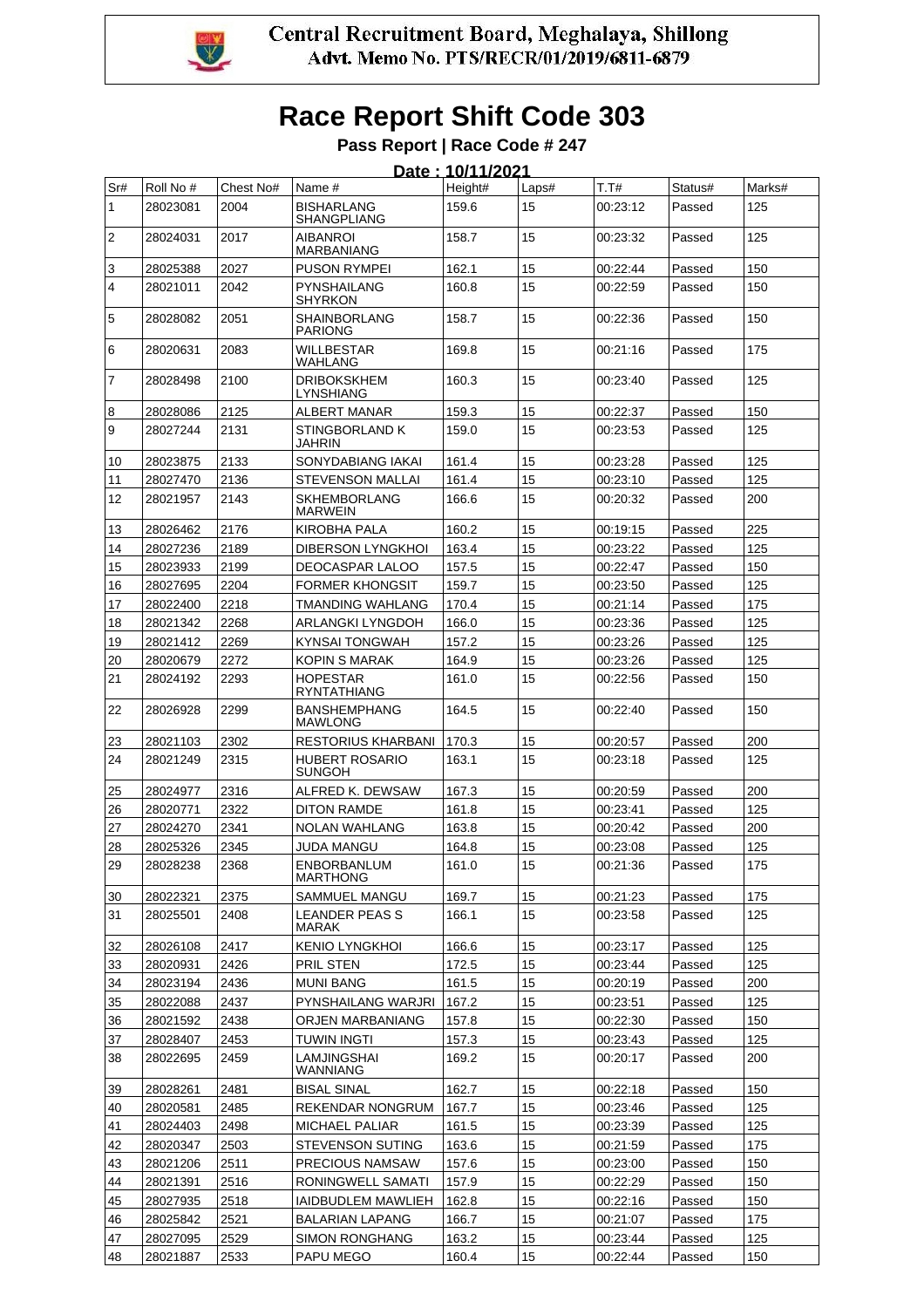| 49 | 28022507 | 2534 | <b>POWERNESS</b><br>THONGNIRIT        | 160.3 | 15 | 00:21:12 | Passed | 175 |
|----|----------|------|---------------------------------------|-------|----|----------|--------|-----|
| 50 | 28026885 | 2537 | RIJIEDSING SUTING                     | 168.4 | 15 | 00:20:56 | Passed | 200 |
| 51 | 28026887 | 2540 | <b>EVANGELIS BAMON</b>                | 160.5 | 15 | 00:21:35 | Passed | 175 |
| 52 | 28022907 | 2556 | <b>SELESTINE TARO</b>                 | 165.0 | 15 | 00:21:25 | Passed | 175 |
| 53 | 28026322 | 2562 | <b>PYNSHLUR SYNGKLI</b>               | 161.1 | 15 | 00:22:46 | Passed | 150 |
| 54 | 28020983 | 2568 | WILAS SARI                            | 162.9 | 15 | 00:22:54 | Passed | 150 |
| 55 | 28026608 | 2593 | GRASSTOWELL<br>SYIEMIONG              | 160.5 | 15 | 00:23:36 | Passed | 125 |
| 56 | 28023831 | 2595 | PAIJESWEL L.<br><b>MARSHILONG</b>     | 157.8 | 15 | 00:23:31 | Passed | 125 |
| 57 | 28026125 | 2663 | <b>OVERLAND SHYLLA</b>                | 162.9 | 15 | 00:23:12 | Passed | 125 |
| 58 | 28021700 | 2675 | SEIBORLANG SYNGKLI                    | 174.6 | 15 | 00:22:49 | Passed | 150 |
| 59 | 28025323 | 2693 | <b>HEIBORMI LYNGDOH</b>               | 159.2 | 15 | 00:21:29 | Passed | 175 |
| 60 | 28027863 | 2710 | <b>KITBORLANG PALIAR</b>              | 164.6 | 15 | 00:21:13 | Passed | 175 |
| 61 | 28021007 | 2715 | <b>IATA SARI</b>                      | 157.9 | 15 | 00:21:44 | Passed | 175 |
| 62 | 28020145 | 2729 | RICHARD LYNGDOH                       | 170.1 | 15 | 00:21:07 | Passed | 175 |
| 63 | 28027581 | 2731 | <b>ELBRING UMBAH</b>                  | 168.7 | 15 | 00:20:37 | Passed | 200 |
| 64 | 28021356 | 2745 | <b>NERU UMBAH</b>                     | 168.6 | 15 | 00:23:50 | Passed | 125 |
| 65 | 28028054 | 2746 | <b>FIRSTBORN</b><br>LANGSTANG         | 161.6 | 15 | 00:22:37 | Passed | 150 |
| 66 | 28020114 | 2751 | JUSTIN D SANGMA                       | 170.9 | 15 | 00:22:35 | Passed | 150 |
| 67 | 28021692 | 2753 | JOPLANG SHYRKON                       | 161.5 | 15 | 00:21:31 | Passed | 175 |
| 68 | 28021974 | 2799 | SHEMBHALANG<br>SOHPHOH                | 161.3 | 15 | 00:22:00 | Passed | 175 |
| 69 | 28020025 | 2819 | <b>SKHANBORSING</b><br><b>MAWLONG</b> | 164.6 | 15 | 00:20:37 | Passed | 200 |
| 70 | 28028587 | 2825 | SHAIBOKLANG<br>MARSHIANGBAI           | 164.0 | 15 | 00:22:38 | Passed | 150 |
| 71 | 28021966 | 2829 | TREBOR RYNGKHLEM                      | 164.2 | 15 | 00:22:57 | Passed | 150 |
| 72 | 28020558 | 2874 | COMMANDAR<br>WAHLANG                  | 161.0 | 15 | 00:22:49 | Passed | 150 |
| 73 | 28027178 | 2896 | <b>LEBINSON KLEIN</b>                 | 159.7 | 15 | 00:23:06 | Passed | 125 |
| 74 | 28022288 | 2898 | TREIBORWEL MUKHIM                     | 158.0 | 15 | 00:21:21 | Passed | 175 |
| 75 | 28020613 | 2901 | TENGSILBARTH R<br><b>MARAK</b>        | 159.7 | 15 | 00:23:12 | Passed | 125 |
| 76 | 28023053 | 2903 | JASTIN K SANGMA                       | 161.2 | 15 | 00:23:51 | Passed | 125 |
| 77 | 28027861 | 2907 | TRILAND MARWEIN                       | 168.4 | 15 | 00:22:33 | Passed | 150 |
| 78 | 28027423 | 2917 | DEIJOPLANG WARJRI                     | 167.1 | 15 | 00:21:43 | Passed | 175 |
| 79 | 28022152 | 2932 | <b>BIPUL D SANGMA</b>                 | 166.4 | 15 | 00:21:27 | Passed | 175 |
| 80 | 28021925 | 2938 | SHAKBORLANG SYIEM                     | 162.8 | 15 | 00:23:58 | Passed | 125 |
| 81 | 28022071 | 2943 | <b>BUDKLIN SYIEM</b>                  | 161.4 | 15 | 00:22:08 | Passed | 150 |
| 82 | 28022331 | 2971 | KUPARSHAN HOOJON                      | 164.4 | 15 | 00:21:38 | Passed | 175 |
| 83 | 28023185 | 2991 | <b>RAPTEISKHEM</b><br><b>KHARBANI</b> | 171.1 | 15 | 00:23:10 | Passed | 125 |
| 84 | 28021554 | 2992 | <b>MANSTRONGBOY</b><br><b>MARWEIN</b> | 165.2 | 15 | 00:21:49 | Passed | 175 |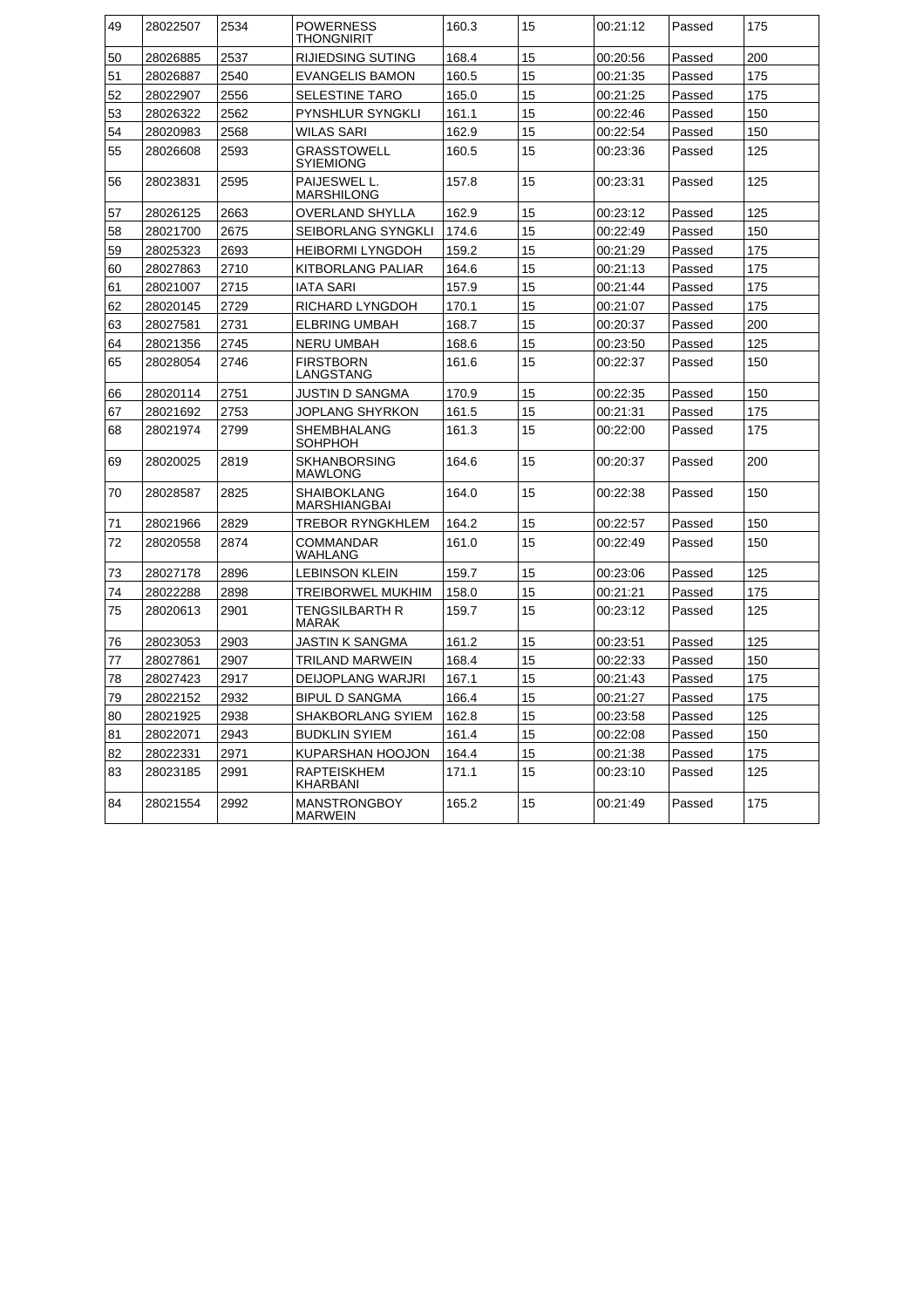

|                | Date: 10/11/2021 |           |                                         |         |       |          |         |        |  |  |
|----------------|------------------|-----------|-----------------------------------------|---------|-------|----------|---------|--------|--|--|
| Sr#            | Roll No #        | Chest No# | Name #                                  | Height# | Laps# | T.T#     | Status# | Marks# |  |  |
| 1              | 28036383         | 2033      | <b>RESPECTFULL</b><br>WANNIANG          | 159.2   | 15    | 00:23:23 | Passed  | 125    |  |  |
| $\overline{2}$ | 28030869         | 2038      | SHALMINGKUPAR<br>LYNGKHOI               | 173.4   | 15    | 00:22:01 | Passed  | 150    |  |  |
| 3              | 28032142         | 2049      | RIBANSUK SYNGKLI                        | 159.3   | 15    | 00:21:30 | Passed  | 175    |  |  |
| 4              | 28035848         | 2057      | BANSHAN MASHARING                       | 160.2   | 15    | 00:21:35 | Passed  | 175    |  |  |
| 5              | 28030786         | 2058      | <b>NEBERTIS IAWPHNIAW</b>               | 165.3   | 15    | 00:20:07 | Passed  | 200    |  |  |
| 6              | 28031770         | 2060      | RICHARD LYNGDOH                         | 166.2   | 15    | 00:23:39 | Passed  | 125    |  |  |
| 7              | 28030574         | 2065      | <b>BENSEN MALLAI</b>                    | 175.7   | 15    | 00:21:29 | Passed  | 175    |  |  |
| 8              | 28029150         | 2070      | SORANSING R MARAK                       | 160.0   | 15    | 00:21:01 | Passed  | 175    |  |  |
| 9              | 28031507         | 2097      | <b>BNASAN NONGSIEJ</b>                  | 161.0   | 15    | 00:22:24 | Passed  | 150    |  |  |
| 10             | 28029828         | 2107      | BHABOKLANG MUKHIM                       | 159.5   | 15    | 00:21:04 | Passed  | 175    |  |  |
| 11             | 28031109         | 2127      | <b>SLANDAR IAWREN</b>                   | 158.8   | 15    | 00:21:02 | Passed  | 175    |  |  |
| 12             | 28029905         | 2142      | AIBAN LYNGDOH                           | 165.2   | 15    | 00:23:09 | Passed  | 125    |  |  |
| 13             | 28031343         | 2144      | <b>MARYO STEN</b>                       | 157.5   | 15    | 00:22:18 | Passed  | 150    |  |  |
| 14             | 28035314         | 2203      | DAVID MARWEIN                           | 163.9   | 15    | 00:20:47 | Passed  | 200    |  |  |
| 15             | 28036115         | 2207      | RAHUL MARBOH                            | 172.8   | 15    | 00:23:04 | Passed  | 125    |  |  |
| 16             | 28036125         | 2245      | <b>EVANROCKSON</b><br><b>LYNGDOH</b>    | 165.8   | 15    | 00:23:47 | Passed  | 125    |  |  |
| 17             | 28030409         | 2249      | CHALCEEDOUNY DHAR                       | 161.3   | 15    | 00:22:05 | Passed  | 150    |  |  |
| 18             | 28028963         | 2251      | <b>BANSHANLANG</b><br>KHONGSIT          | 166.1   | 15    | 00:22:44 | Passed  | 150    |  |  |
| 19             | 28033006         | 2289      | SOBEN KUMAR RABHA                       | 158.1   | 15    | 00:23:08 | Passed  | 125    |  |  |
| 20             | 28034629         | 2337      | RIOLANROY SUCHIANG                      | 157.8   | 15    | 00:21:30 | Passed  | 175    |  |  |
| 21             | 28033015         | 2353      | SHAILINSTAR K BANI                      | 159.6   | 15    | 00:21:44 | Passed  | 175    |  |  |
| 22             | 28031233         | 2364      | <b>TARSIS SYIEMLIEH</b>                 | 161.4   | 15    | 00:20:57 | Passed  | 200    |  |  |
| 23             | 28034532         | 2377      | MANIAT R. SANGMA                        | 165.0   | 15    | 00:23:40 | Passed  | 125    |  |  |
| 24             | 28030148         | 2528      | HUMDARFULL<br>WANNIANG                  | 171.7   | 15    | 00:21:46 | Passed  | 175    |  |  |
| 25             | 28036241         | 2535      | <b>COMPLEIN K</b><br>DIENGNGAN          | 167.8   | 15    | 00:23:49 | Passed  | 125    |  |  |
| 26             | 28032211         | 2583      | <b>ISHAK MARAK</b>                      | 164.2   | 15    | 00:23:59 | Passed  | 125    |  |  |
| 27             | 28035769         | 2588      | ELBERT RICHARDO<br><b>IAWPHNIAW</b>     | 169.7   | 15    | 00:22:53 | Passed  | 150    |  |  |
| 28             | 28033564         | 2599      | KITBOKLANG SYIEM<br>SHANGOI             | 158.2   | 15    | 00:23:31 | Passed  | 125    |  |  |
| 29             | 28034352         | 2612      | <b>BASSYNDAR</b><br>MAWTYLLUP           | 171.1   | 15    | 00:21:40 | Passed  | 175    |  |  |
| 30             | 28035826         | 2616      | DONROKI ANG<br><b>NONGTRI</b>           | 160.1   | 15    | 00:22:53 | Passed  | 150    |  |  |
| 31             | 28036439         | 2627      | PETAR MARSING                           | 165.0   | 15    | 00:21:56 | Passed  | 175    |  |  |
| 32             | 28031611         | 2635      | <b>ROWEN BEY</b>                        | 163.6   | 15    | 00:21:36 | Passed  | 175    |  |  |
| 33             | 28030206         | 2644      | <b>KYRSHAN LYNGKHOI</b>                 | 159.0   | 15    | 00:19:54 | Passed  | 225    |  |  |
| 34             | 28028943         | 2659      | <b>GELBERT BARIM</b>                    | 167.0   | 15    | 00:21:59 | Passed  | 175    |  |  |
| 35             | 28035258         | 2671      | <b>DAMEBIANG SYNGKLI</b>                | 170.0   | 15    | 00:22:40 | Passed  | 150    |  |  |
| 36             | 28033376         | 2690      | SHELESIUS WANNIANG                      | 159.1   | 15    | 00:23:02 | Passed  | 125    |  |  |
| 37             | 28033844         | 2694      | PYNSKHEMLANG<br>MAKHROH                 | 158.1   | 15    | 00:21:31 | Passed  | 175    |  |  |
| 38             | 28030405         | 2709      | <b>BELSON LIPON</b>                     | 160.9   | 15    | 00:19:26 | Passed  | 225    |  |  |
| 39             | 28030021         | 2711      | <b>TREIBORLANG</b><br>RAPTHAP           | 160.4   | 15    | 00:22:34 | Passed  | 150    |  |  |
| 40             | 28035822         | 2713      | <b>ROYALBADSHAN</b><br>LYNGDOH PEINLANG | 162.6   | 15    | 00:21:30 | Passed  | 175    |  |  |
| 41             | 28033869         | 2758      | KITBORLANG SYNNAH                       | 159.8   | 15    | 00:22:53 | Passed  | 150    |  |  |
| 42             | 28029959         | 2775      | DLOSTAR SHANGOI                         | 163.8   | 15    | 00:23:32 | Passed  | 125    |  |  |
| 43             | 28034958         | 2783      | DONBOSCO MAWLIEH                        | 158.5   | 15    | 00:19:40 | Passed  | 225    |  |  |
| 44             | 28032853         | 2785      | <b>LAMBOK LYNGDOH</b>                   | 170.5   | 15    | 00:21:43 | Passed  | 175    |  |  |
| 45             | 28031126         | 2832      | COVINJOHN SYIEMLIEH 163.1               |         | 15    | 00:21:33 | Passed  | 175    |  |  |
| 46             | 28033854         | 2845      | PHAIRENSTAR KURBAH 157.9                |         | 15    | 00:21:47 | Passed  | 175    |  |  |
| 47             | 28035770         | 2852      | TONINGSTAR<br><b>NONGSIEJ</b>           | 163.0   | 15    | 00:21:18 | Passed  | 175    |  |  |
| 48             | 28033802         | 2861      | <b>VININGSTAR DKHAR</b>                 | 170.4   | 15    | 00:19:34 | Passed  | 225    |  |  |
| 49             | 28030049         | 2890      | KITBORLANG RAPTHAP   163.0              |         | 15    | 00:21:48 | Passed  | 175    |  |  |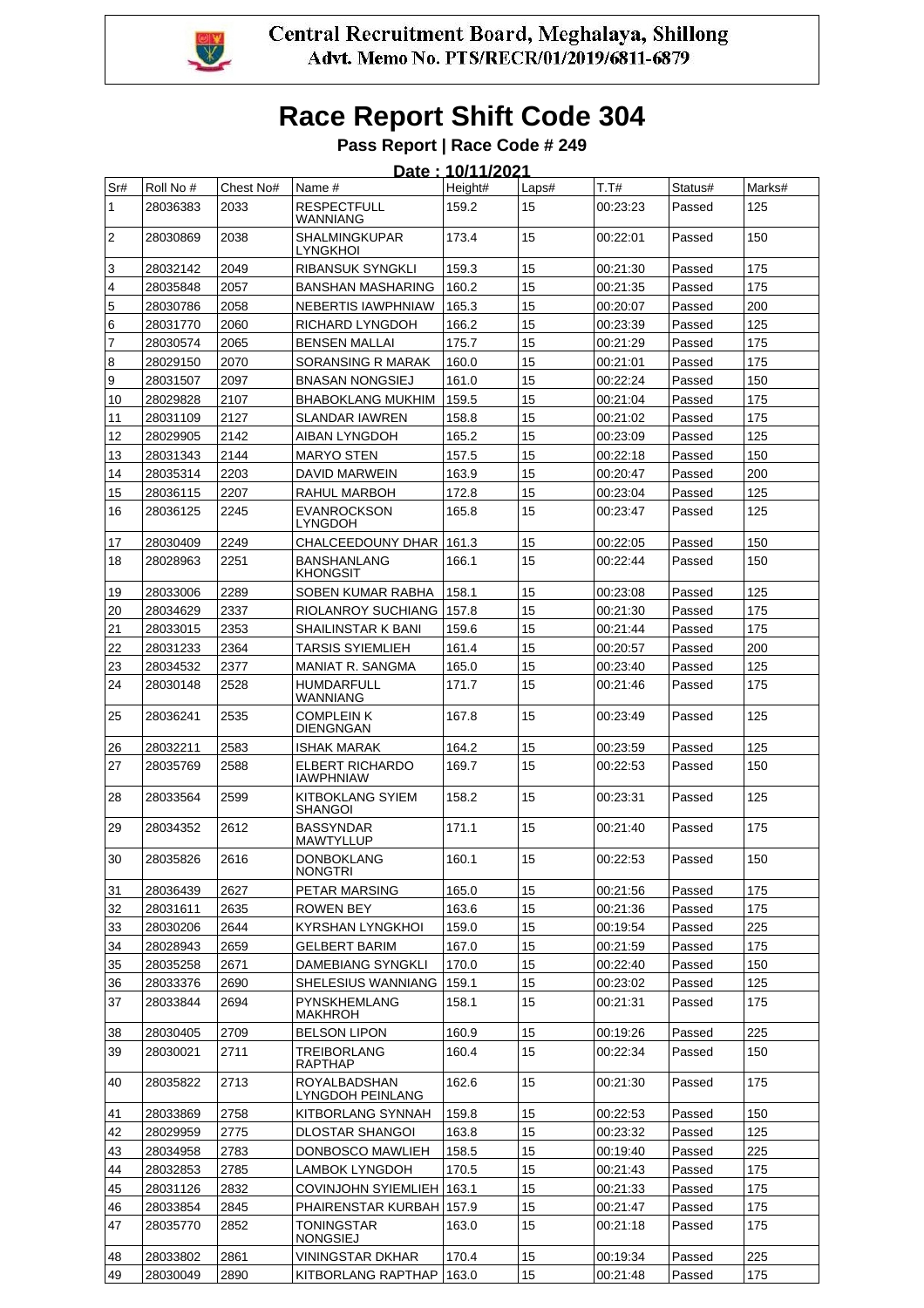| 50 | 28031030 | 2911 | KYRPANG MANIK<br><b>SHANGDIAR</b>     | 161.3 | 15 | 00:20:54 | Passed | 200 |
|----|----------|------|---------------------------------------|-------|----|----------|--------|-----|
| 51 | 28030540 | 2927 | <b>DEIMONLANG SUNGOH</b>              | 161.6 | 15 | 00:22:18 | Passed | 150 |
| 52 | 28031680 | 2928 | <b>OVERLAND SNAITANG</b>              | 171.6 | 15 | 00:22:43 | Passed | 150 |
| 53 | 28030401 | 2929 | <b>TANSING WAHLANG</b>                | 159.8 | 15 | 00:21:49 | Passed | 175 |
| 54 | 28029723 | 2957 | <b>DEVENDER INGTIH</b>                | 158.8 | 15 | 00:21:38 | Passed | 175 |
| 55 | 28033208 | 2961 | PRISINGSTAR<br><b>SYIEMLIEH</b>       | 157.9 | 15 | 00:23:18 | Passed | 125 |
| 56 | 28032256 | 2966 | <b>HONESTAR</b><br><b>SHANGPLIANG</b> | 159.1 | 15 | 00:21:03 | Passed | 175 |
| 57 | 28034570 | 2969 | SHAIBOKSTAR K.<br>WANNIANG            | 166.2 | 15 | 00:22:56 | Passed | 150 |
| 58 | 28032275 | 2975 | <b>SEIBORLANG MAKRI</b>               | 159.8 | 15 | 00:22:08 | Passed | 150 |
| 59 | 28033264 | 2976 | <b>TIRASSING</b><br><b>MARSHILONG</b> | 158.1 | 15 | 00:23:57 | Passed | 125 |